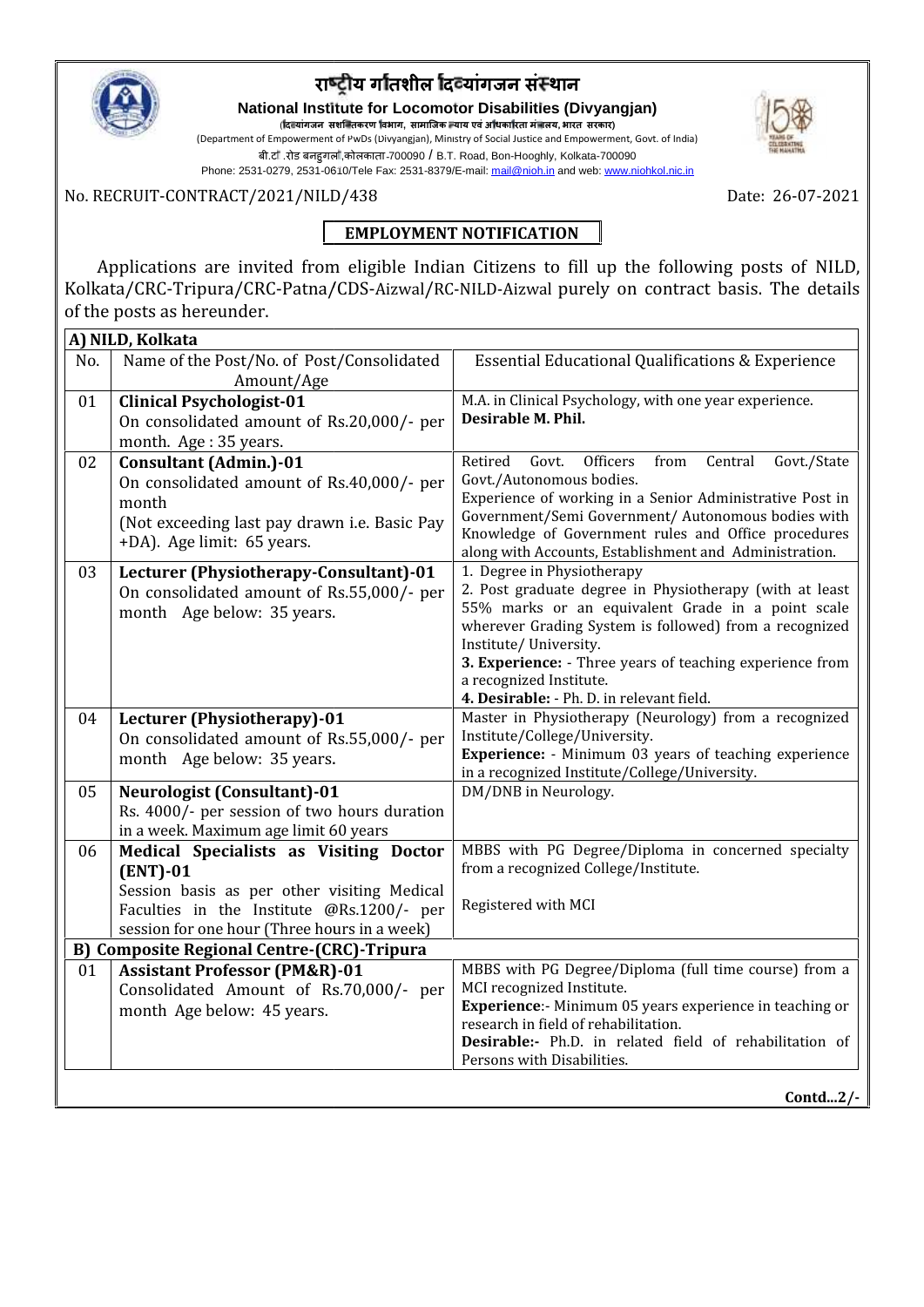| 02 | <b>Assistant Professor (Special Education)-01</b>                                | (1) Master's Degree with M. Ed (Special Education) in any                                                               |
|----|----------------------------------------------------------------------------------|-------------------------------------------------------------------------------------------------------------------------|
|    | Consolidated Amount of Rs.65,000/- per                                           | category (full time course) from a RCI recognized                                                                       |
|    | month Age Limit :- 45 years                                                      | Institute with minimum of 55% marks.<br>Minimum<br>05<br>years<br>experience<br>(2)<br>in                               |
|    |                                                                                  | of<br>teaching/research in the field of rehabilitation.                                                                 |
|    |                                                                                  | Desirable: - Ph.D. in related field of rehabilitation of                                                                |
|    |                                                                                  | Persons with Disabilities.                                                                                              |
| 03 | <b>Assistant Professor (Clinical Psychology)-01</b>                              | (1) M. Phil in Clinical or Rehabilitation Psychology (Full                                                              |
|    | Consolidated Amount of Rs.65,000/- per                                           | Time Course) from a RCI recognized Institute.                                                                           |
|    | month Age Limit :- 45 years                                                      | Minimum<br>of years<br>(2)<br>05<br>experience<br>in<br>teaching/research in the field of rehabilitation.               |
|    |                                                                                  | (3) Desirable: - Ph.D. in related field of rehabilitation of                                                            |
|    |                                                                                  | Persons with Disabilities.                                                                                              |
| 04 | <b>Orientation Mobility Instructor-01</b>                                        | Diploma in Orientation and Mobility Instruction.                                                                        |
|    | On consolidated amount of Rs.40,000/- per                                        | Minimum 5 years experience in Teaching and training in                                                                  |
|    | month Age Limit: 35 years                                                        | the related field.                                                                                                      |
| 05 | <b>Clinical Assistant (H.I.)-01</b>                                              | B.Sc. (Sp. & Hg) from a recognized Institution/ University                                                              |
|    | On consolidated amount of Rs.40,000/- per                                        | with 02 years experience as Clinician or Research<br><b>Assistant</b>                                                   |
|    | month Age Limit: 30 years                                                        | BRS (MR) or equivalent degree from a recognized                                                                         |
| 06 | <b>Clinical Assistant (M.R.)-01</b><br>On consolidated amount of Rs.40,000/- per | Institution/University. Minimum 2 years experience as                                                                   |
|    | month Age Limit: 30 years                                                        | Clinician or Research Assistant.                                                                                        |
| 07 | <b>Special Educator (VI)-01</b>                                                  | Degree in Special Education (V.I.).                                                                                     |
|    | On consolidated amount of Rs.40,000/- per                                        | Experience:- Minimum 5 years experience in Teaching                                                                     |
|    | month Age Limit: 35 years                                                        | and training in the related field.                                                                                      |
| 08 | Assistant-01                                                                     | Graduate from a recognized University with hands on                                                                     |
|    | On consolidated amount of Rs.40,000/- per                                        | knowledge of computer.                                                                                                  |
|    | month Age Limit: 30 years                                                        | Minimum 5 years of experience in administrative works.                                                                  |
|    | C) Composite Regional Centre-(CRC)-Patna                                         |                                                                                                                         |
| 01 | <b>Assistant Professor (PM&amp;R)-01</b>                                         | M.D.(P.M.R)/M.D.(Medicine) with Diploma in PMR/                                                                         |
|    | Consolidated amount of Rs. 70,000/- per                                          | M.S.(General Surgery)/M.S.(Orthopaedics) with two years                                                                 |
|    | month Age Limit :- 45 years                                                      | special training in the Speciality of Physical Medicine and<br>Rehabilitation (Rehabilitation Medicine) or two years of |
|    |                                                                                  | equivalent training approved in the subject in any                                                                      |
|    |                                                                                  | approved Institution in India.                                                                                          |
|    |                                                                                  | <b>Experience:</b> Three years teaching experience in the                                                               |
|    |                                                                                  | subject in a recognized Institute as resident / Registrar /                                                             |
| 02 | Lecturer (Physiotherapy)-01                                                      | Demonstrator / Tutor / RMO.<br>(1) Master's in Physiotherapy from a recognized Institute.                               |
|    | Consolidated amount of Rs. 55,000/- per                                          | (2) Minimum 03 years of experience in teaching/research                                                                 |
|    | month Age Limit :- 35 years                                                      | in the field of rehabilitation.                                                                                         |
| 03 | <b>Lecturer (Occupational Therapy)-01</b>                                        | (1) Master's in Occupational Therapy from a recognized                                                                  |
|    | Consolidated amount of Rs. 55,000/- per                                          | Institute.                                                                                                              |
|    | month Age Limit :- 35 years                                                      | (2) Minimum 03 years of experience in teaching/research                                                                 |
|    |                                                                                  | in the field of rehabilitation.                                                                                         |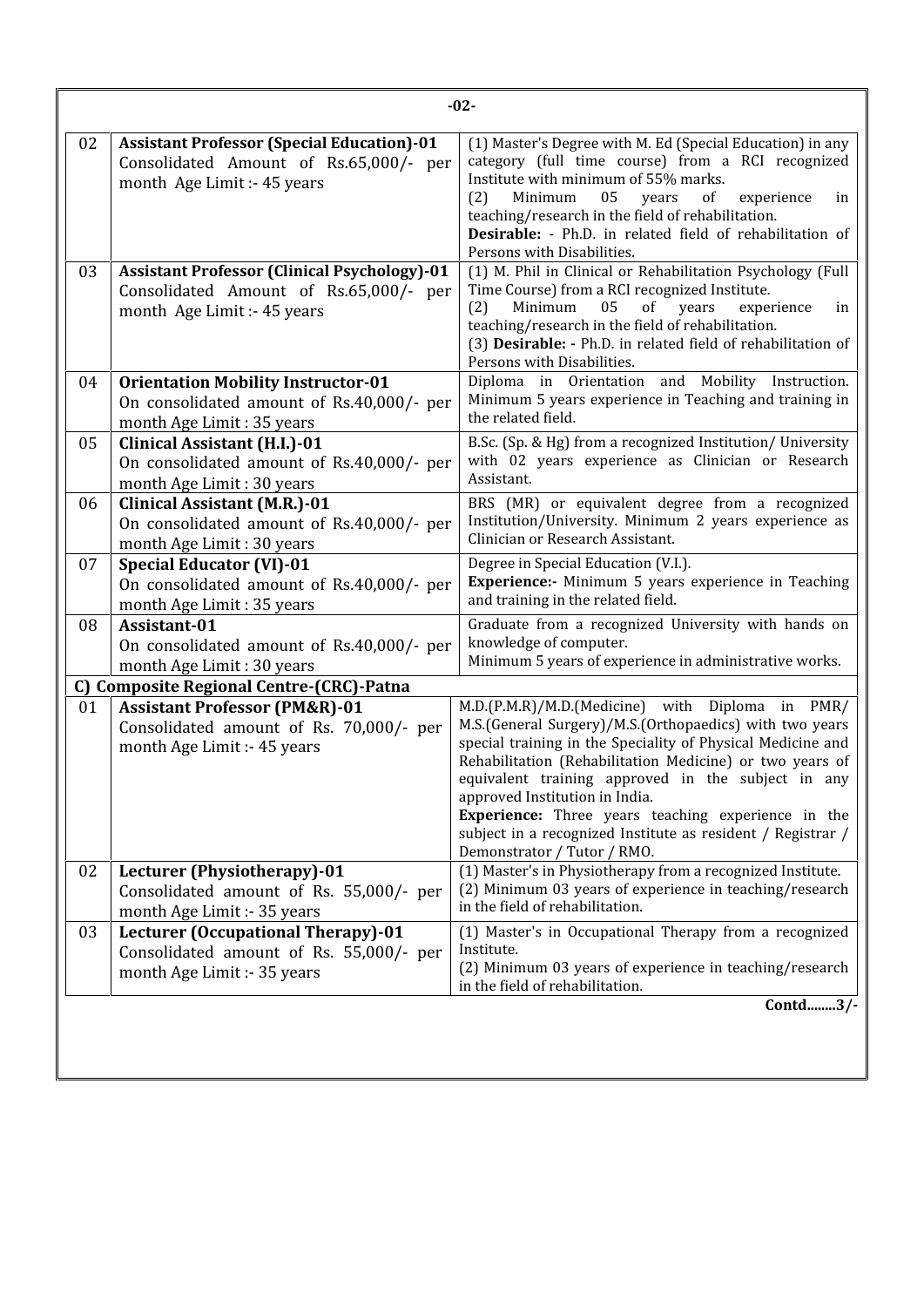|    |                                                                                                                           | $-03-$                                                                                                                                                                                                                                                                                                                                                                                                                                                                                          |
|----|---------------------------------------------------------------------------------------------------------------------------|-------------------------------------------------------------------------------------------------------------------------------------------------------------------------------------------------------------------------------------------------------------------------------------------------------------------------------------------------------------------------------------------------------------------------------------------------------------------------------------------------|
| 04 | <b>Clinical Assistants (MR)-01</b><br>Consolidated amount of Rs. 40,000/- per<br>month Age Limit :- 35 years              | Bachelor in Rehabilitation Science (MR) or an<br>(1)<br>equivalent degree from a recognized Institution/<br>University.<br>(2) Minimum 02 years experience as Clinician or Research<br>Assistant.                                                                                                                                                                                                                                                                                               |
| 05 | <b>Orientation &amp; Mobility Instructor-01</b><br>Consolidated amount of Rs. 40,000/- per<br>month Age Limit :- 35 years | (1) Diploma in Orientation and Mobility Instruction.<br>(2) 05 years experience in teaching and training in the<br>related field.<br>(3) RCI registration as Professional.                                                                                                                                                                                                                                                                                                                      |
| 06 | <b>Medical Social Worker-01</b><br>On consolidated amount of Rs.41,000/- per<br>month. Age Below 30 years.                | Master's Degree in Social Work with specialization in<br>Medical<br>recognized<br>Social<br>Work<br>from<br>a<br>Institution/University or equivalent.<br><b>Experience:-</b> Two years experience in Social Work                                                                                                                                                                                                                                                                               |
|    | D) Centre for Disabilities Studies situated (CDS)-Aizwal                                                                  |                                                                                                                                                                                                                                                                                                                                                                                                                                                                                                 |
| 01 | <b>Professor (Intellectual Disability)-01</b><br>On consolidated amount of Rs. 1,00,000/-<br>per month                    | Any Master degree and M. Ed Special Education (MR) from<br>an Institution with a minimum of 10 years of teaching and<br>research experience as Associate Professor with PhD and<br>05 Publications.<br>Retired persons fulfilling the qualifications and experience<br>may also apply.                                                                                                                                                                                                          |
| 02 | <b>Associate Professor (Social Science)-01</b><br>On consolidated amount of Rs. 80,000/- per<br>month                     | Master in Social Science with Ph D degree in the field of<br>Disability with at least 08 years experience in teaching &<br>research in the field of disability<br>in a reputed academic / research institute.<br>Retired persons fulfilling the qualifications and experience<br>may also apply.                                                                                                                                                                                                |
| 03 | <b>Assistant Professor (Intellectual</b><br>Disability )-04<br>On consolidated amount of Rs. 65,000/- per<br>month.       | Any Master degree and M. Ed Special Education (MR) from<br>an institution with a minimum of 05 years of teaching and<br>research experience.<br>Retired persons fulfilling the qualifications and experience<br>may also apply.                                                                                                                                                                                                                                                                 |
|    | E) Regional Centre-NILD, Aizwal, Mizoram                                                                                  |                                                                                                                                                                                                                                                                                                                                                                                                                                                                                                 |
| 01 | <b>Assistant Professor (PM&amp;R)-01</b><br>On consolidated amount of Rs.80,000/- per<br>month                            | M.D.(P.M.R.) / M.D.(Medicine) with Diploma in PMR /<br>M.S.(General Surgery) / M.S. (Orthopedics) with two years<br>special training in the Specialty of Physical Medicine and<br>Rehabilitation (Rehabilitation Medicine) or two years of<br>equivalent training approved in the subject in any<br>approved institution in India.<br><b>Experience:</b> - Three years teaching experience in the<br>subject in a recognized medical college as Resident /<br>Registrar / Demonstrator / Tutor. |
| 02 | Lecturer (Speech & Hearing)-01<br>On consolidated amount of Rs.55,000/- per<br>month                                      | 1. M.A.S.L.P or any equivalent post Graduate degree from<br>any recognized University.<br>2. Three years Teaching/clinical/research experience.<br>3. Candidate must have registered in RCI as professional<br>in the field.<br>Desirable:- Ph.D.(Sp.& Hg.)                                                                                                                                                                                                                                     |
| 03 | Accountant-cum-Admn. Officer-01<br>On consolidated amount of Rs.35,000/- per<br>month                                     | Graduate in commerce from recognized<br>Institute/<br>University with computer knowledge minimum 05 years<br>experience in handling accounts/ with minimum 03 years<br>experience in Govt. of semi Govt. establishment.<br>Desirable Qualification / knowledge in administration.                                                                                                                                                                                                               |
| 04 | <b>Speech Therapist-01</b><br>On consolidated amount of Rs.30,000/- per<br>month                                          | B.Sc. (Sp & Hg) from recognized Institution or University or<br>Equivalent Qualification. Candidate<br>must have<br>Its<br>registered in RCI as professional in the field.<br><b>Experience</b> :- 02 years experience in this line<br>Desirable: - Ph.D. (Sp.& Hg.)                                                                                                                                                                                                                            |
|    |                                                                                                                           | Contd4/-                                                                                                                                                                                                                                                                                                                                                                                                                                                                                        |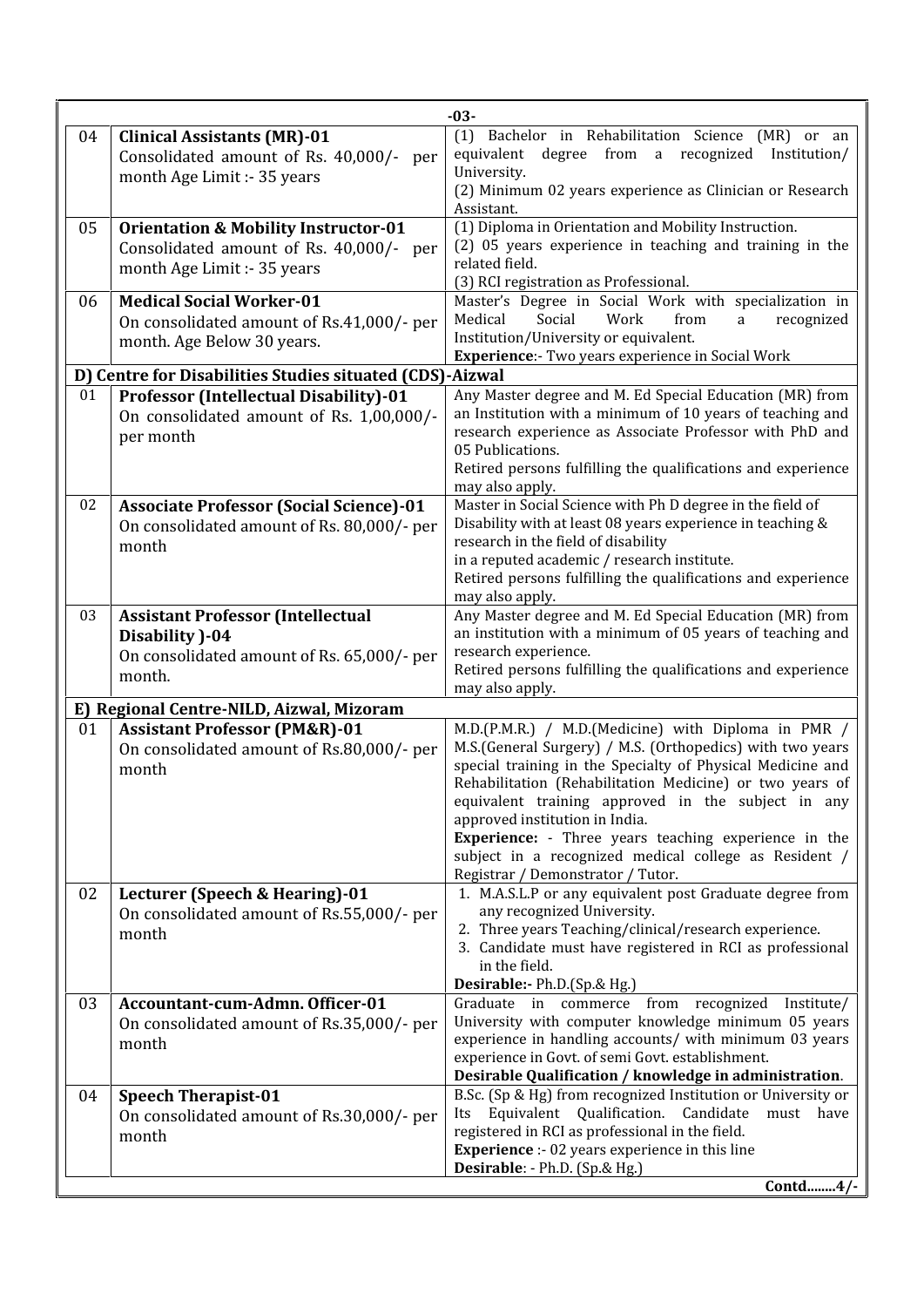### **GENERAL CONDITIONS:**

- 1. Applications duly completed in all respects and signed by the candidates in the prescribed format along with self attested photocopies of relevant enclosures in respect of qualifications, age proof, category, experience, last pay drawn, etc. should reach to the **Director, National Institute for Locomotor Disabilities (Divyangjan), B.T. Road, Bon-Hooghly, Kolkata-700090 within 30 days from the date of publication of the advertisement in the Employment News**.
- 2. Applications should neatly typed on A/4 size plain paper as per the prescribed format. All Columns of the application form should fill up and no column should be left blank.
- 3. Applications received through e-mail/late/incomplete will not be considered and the Institute will not be responsible for any postal delay.
- 4. Applications incomplete in any respect and not accompanied by copies of mark sheets / certificates / proof of age, experience (present & previous) / other relevant documents, photograph, unsigned and not in the prescribed format will be summarily rejected.
- 5. The prescribed essential qualifications & experience are the minimum and mere possession of the same does not entitle a candidate to be called for written test/skill test/interview.
- 6. Candidates must ensure before applying that they are fulfilling the eligibility criteria. Essential Educational Qualification, experience, desirable qualification, age etc. will be reckoned on the last date of submission of application. If the candidate is found ineligible at any stage of recruitment process he / she will be disqualified and their candidature cancelled. Hiding of information or submitting false information will lead to cancellation of candidature at any stage of recruitment.
- 7. The decision of the competent authority in all matters relating to eligibility, acceptance or rejection of applications etc. will be final and binding on the candidates and no enquiry or correspondence will be entertained in this connection. The Institute reserves the right to reject any or all applications without giving any reason whatsoever.
- 8. The Institute reserves the right for any amendment, cancellation and changes to this advertisement as a whole or in part without assigning any reason or giving any notice.
- 9. Candidates are advised to submit all relevant copies (Mark sheets & Certificates) in support of their Academic/Technical/ Professional qualifications and experience.
- 10. The Institute does not undertake any responsibility for sending or replying to the candidates not selected or not called for Written Test / Skill Test / Interview, however important and relevant information will be displayed on website (www.niohkol.nic.in)
- 11. Canvassing and/or bringing influence in any form will disqualify the candidature.
- 12. The engagement will be purely on contract basis on consolidate remuneration initially for 11 (Eleven) months and may be extended at the discretion of the competent authority based on good conduct and satisfactory performance of the incumbent and subject to Institute requirement.
- 13. The engagement is purely contractual in nature and does not confer any right for regularization or permanent absorption. The appointee will not be entitled to any allowances, financial benefits or concession as admissible to government employees. Statutory deduction will be made according to rules.
- 14. The candidate should not have been convicted by any Court of Law.
- 15. Candidate should write the **'Name of the Post'** applied for and Advertisement Number on the top of the envelope and separate envelopes should be used if applying for more than one post.

Director

**-04-**